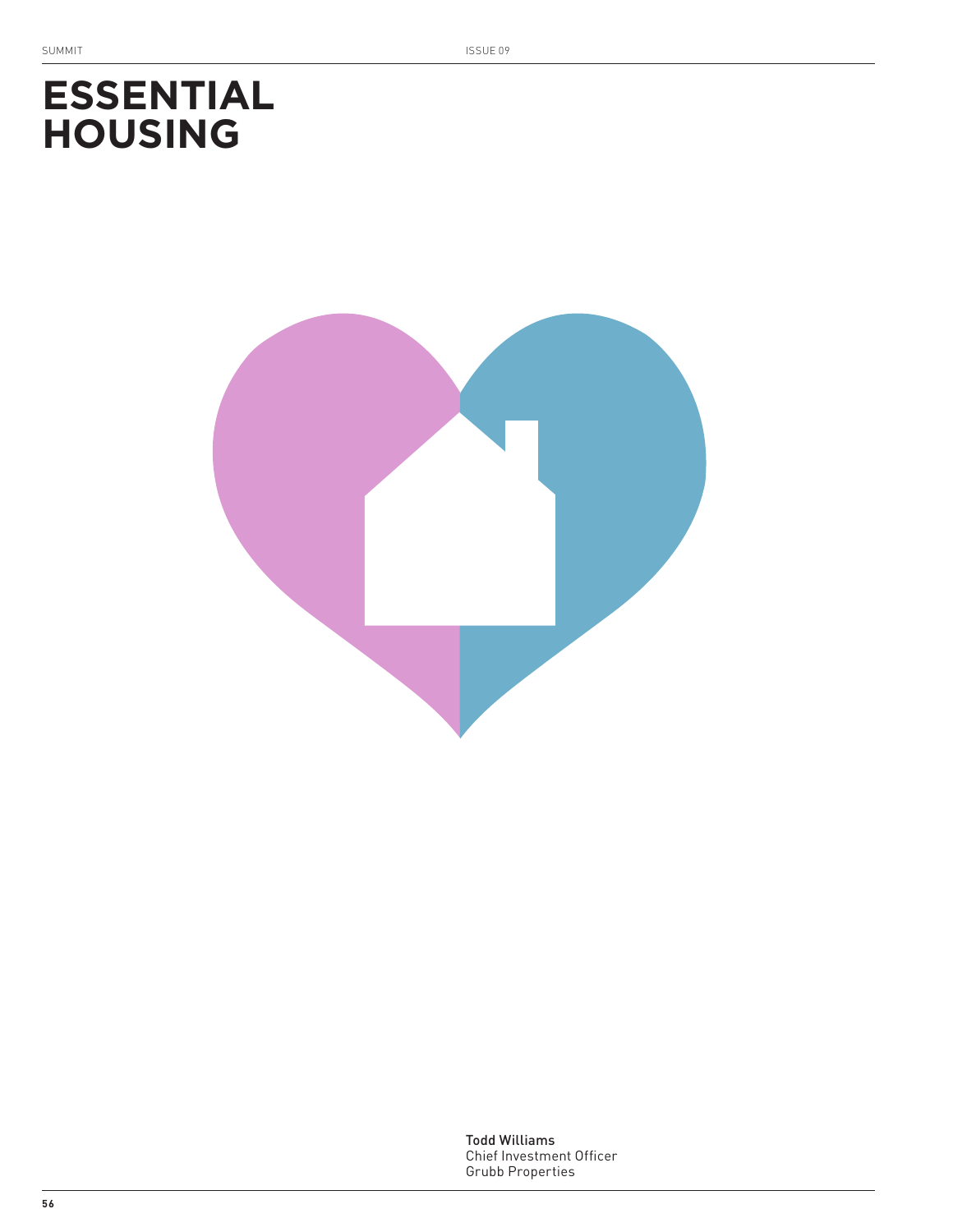The US is facing an unprecedented housing crisis as the current housing market is 5.24 million homes short of what is needed to meet demand.<sup>1</sup> Much of that shortfall is in the moderately priced rental housing segment. This gap in "essential housing" is caused by both a demand issue, resulting from a long-lasting shift in demographics, and a constraint in supply caused by the rapidly rising costs to build housing.

Multifamily housing historically has been an effective hedge against inflation compared with other commercial real estate asset classes. Lease terms are generally shorter and more favorable, which gives investors the opportunity to reprice rents as prices increase. But when inflation rises, so too does the cost of living, pushing housing further out of reach for many hardworking citizens. Essential housing is well-placed to benefit from accelerating demand as inflation pushes rents higher.

## WHAT IS ESSENTIAL HOUSING?

For this article, we can define essential housing as product for households earning more than 60% of an area's median income (AMI), putting these households above the cutoff for a public housing subsidy, but less than 140% of that AMI, putting them below the threshold to afford luxury housing. Under this definition, essential housing should serve about 41 million households in the US, offering working professionals an affordable, quality housing option in urban markets.

Essential housing is not to be confused with workforce housing, which largely serves middle-income working families through existing rental product. Workforce housing often has a greater number of configurations, with 2–4 bedrooms, and is typically located in suburban areas close to schools. While this is a critically important component of the US housing stock, these unit configurations and locations largely don't fit the needs of young people entering the workforce today. Essential housing is also not luxury housing, which targets those earning above 140% of the AMI, and which is currently saturating the market in most cities. The Wall Street Journal found that 80% of the 371,000 new rental apartments expected to be built in 2020 were luxury properties.<sup>2</sup>

One issue driving the shortage in essential housing is the growing demographic demand from the large millennial and Gen Z generations who are already in or about to enter the workforce. Given that peak births occurred in 2007 (making that population 15 years old in 2022), this demographic force is expected to last at least another decade. In addition to this overall demand, there is also pent-up demand for housing among this population: in February 2020, largely before the COVID-19 pandemic came to the US, 47% of 18–29-year-olds were living with at least one parent, according to the Pew Research Center.<sup>3</sup> In 2020, the impact of the pandemic only created more pent-up demand and pushed more than 52% of this age group to be living at home.

The US is in the middle of one of the biggest housing crises that the country has ever seen. A more resilient approach to housing will be critical as inflation pushes rents ever-higher.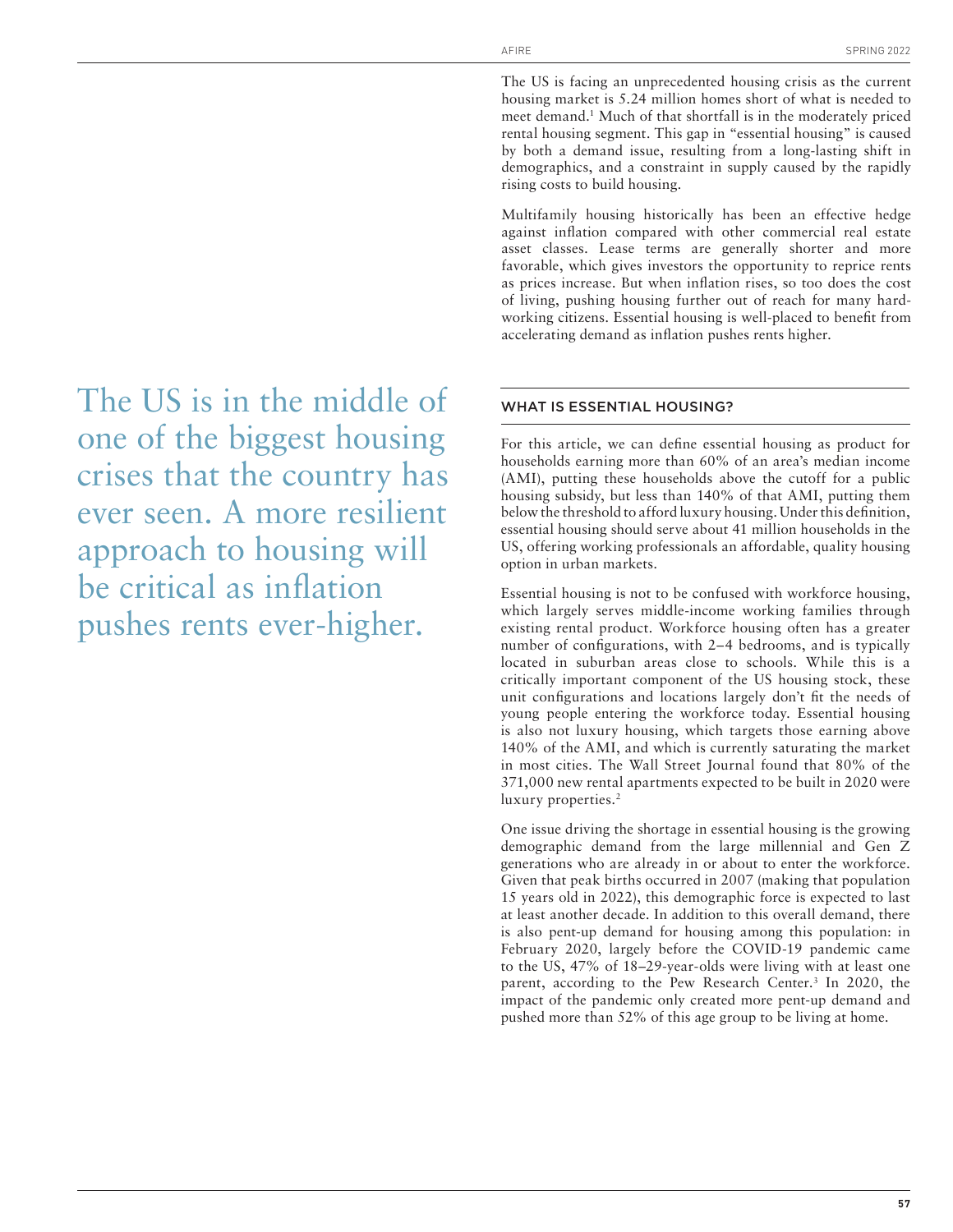Despite this demand, housing supply has remained at historic lows because of the cost challenges in building new housing. Several factors contributing to the rise in cost are:

**Rising land costs.** Between 2012 and 2017, the value of land used for single-family housing in the US rose almost four times faster than inflation. As a result, the median price per acre of land under existing singlefamily homes rose 27%.4 In 2019, the median land value of a quarter-acre lot occupied by an existing single-family home was a staggering 60% higher than it was in 2012.<sup>5</sup> This land trend suggests that land costs play a key role in the runup in home prices, with no relief in sight.

**Rising construction costs.** Another significant challenge is the unprecedented inflation in construction costs, something that has affected the entire housing industry. The Turner Building Cost Index found the ten-year average compound annual growth for construction costs is 3.95%—approximately 25% higher than the average wage growth over the same time period.

**Pandemic ripple effects.** Supply chain problems are interfering with the cost and availability of construction inputs such as lumber, concrete, steel, and many fixtures needed to complete new builds. For example, lumber, which normally fluctuates between US\$200 and US\$500 per thousand-board-feet, reached a record high price of US\$1,700 per thousand-board-feet in April 2021 and has continued to vary significantly. This rise in lumber prices caused the price of an average new single-family home to increase by nearly \$18,600 as of January 2022, according to the National Association of Home Builders.6

Housing costs have outpaced wage and inflation growth for some time. With the coronavirus pandemic and related economic contractions, it's expected this trend will accelerate precipitously, putting housing out of reach for an even larger swath of younger, employed Americans.

This economic pressure will expand the "missing middle" renters who don't qualify for subsidized housing but cannot afford the luxury housing that is the majority of new construction. For example, Trulia recently found that teachers could afford less than 20% of the homes for sale in 11 of 55 major US metro areas studied. The essential housing gap leaves the "missing middle" without a tangible path to homeownership and, ultimately, to economic stability and mobility. The Financial Times recently found that in 2020, many millennials, now in their 30s, own just 3% of all household wealth. Comparatively, baby boomers had 21% of household wealth when they reached their late 30s in the 1990s.7

This "missing middle" population needs quality housing that they can afford in locations that work for them making essential housing even more essential at this exact moment in time.

Although the essential housing gap is a considerable problem, it also presents a significant opportunity for investors to be part of what we believe to be one of the most resilient asset classes, where there is little competition.



### HOW DO WE TACKLE THE PROBLEM?

There is an achievable solution to the housing gap that serves all stakeholders: investors, potential residents, and our broader community. For example, Grubb Properties enacts this solution through our Link Apartments<sup>SM</sup> brand, which is focused on intelligent design and resident amenities to provide a lower cost, urban infill living opportunity.

In developing Link Apartments<sup>SM</sup>, Grubb Properties has focused on two key differentiators: location and price point. We choose urban locations that are near community amenities, transit options, and major counter-cyclical employment anchors such as research universities and medical centers. We also target rents that are affordable to residents earning 60-140% of area median income.

How are we able to achieve those prices in these target locations, where virtually no other multifamily product is being developed at this price segment? We drive value through a variety of proven proprietary methods, such as innovative site acquisition, shared parking, tax incentives, grants, and more. For example, we focus on just six highly efficient floor plan types that we replicate across all our communities. This is unique in the industry, where the standard is often more than 25 unit-types.

We also rely on our 59-year-history and deep experience in both multifamily office investment to help with innovative site selection, which helps us reduce costs. For example, in many markets we acquire office buildings in urban infill locations with acres of surface parking. We then develop a community on that land, including a parking garage that is shared between the office tenant and the new residents. This strategy saves on construction costs and provides a steady non-tenant revenue stream.

We also look at sustainability and ESG principles as investment tools that can drive down the recurring cost of utilities for our residents, further enhancing affordability. Our most recent community earned a National Green Building Standard (NGBS) Silver designation. Our 2021 combined GRESB Sustainability Benchmark improved 19% over our 2020 score, while our 2021 GRESB Sustainability Benchmark Development Score is 81 out of 100, above the global average.

Focusing on the customer delivers both a better resident experience and the returns investors expect through a truly differentiated product that addresses a major market gap.